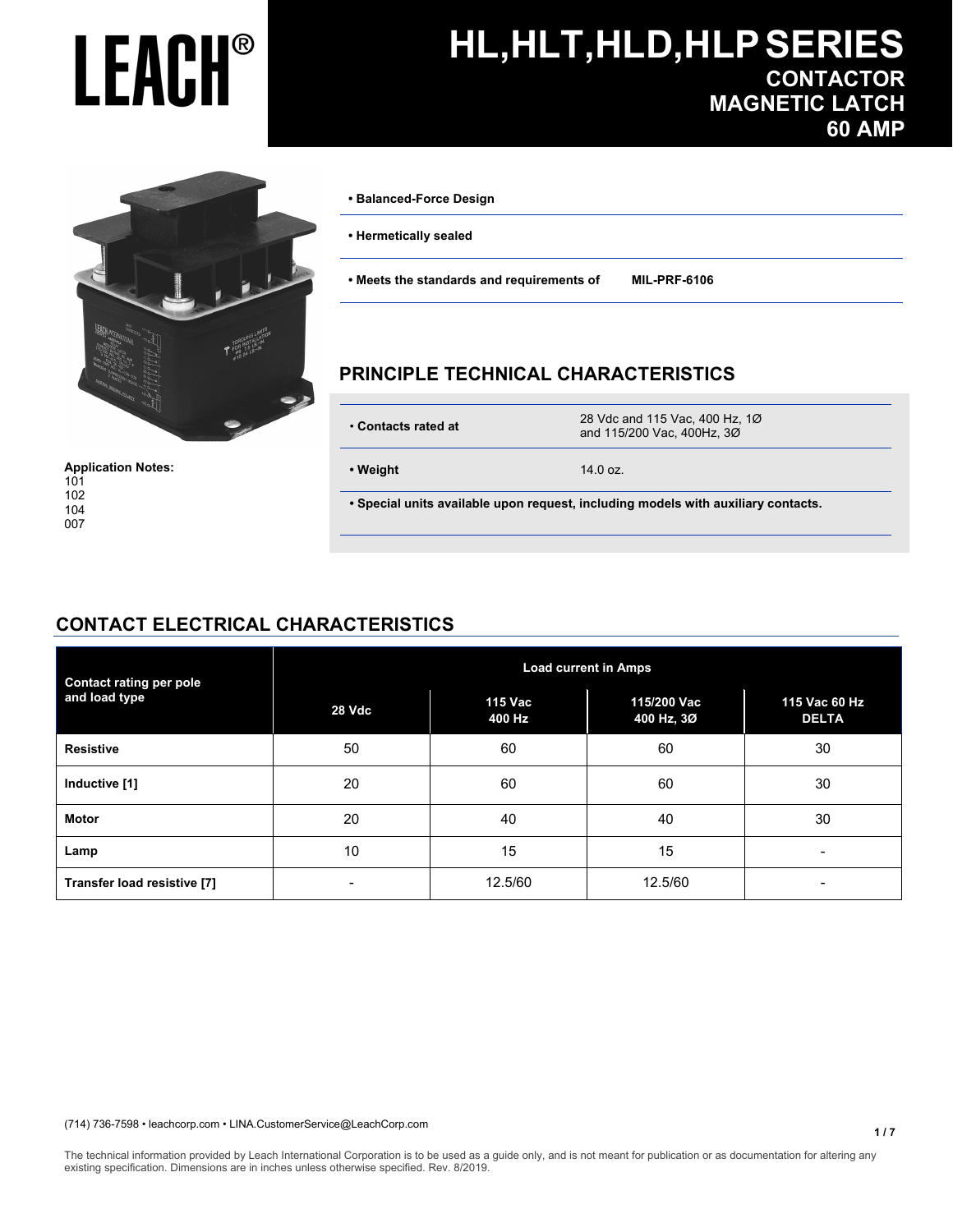## **HL,HLT,HLD,HLPSERIES CONTACTOR MAGNETIC LATCH 60 AMP**

### **COIL CHARACTERISTICS (Vdc)**

| <b>CODE</b>                                         | А<br>Vdc | в<br>Vdc | C<br>Vdc | Vac 400 Hz | N [4]<br>Vdc |
|-----------------------------------------------------|----------|----------|----------|------------|--------------|
| Nominal operating voltage                           | 28       | 12       |          | 115        | 28           |
| <b>Maximum operating voltage (Reset</b><br>voltage) | 29       | 14.5     | 7.3      | 124        | 29           |
| Pick-up voltage, maximum at +125° C                 | 18       |          | 4.5      | 90         | 18           |
| Drop-out voltage, maximum                           | N/A      | N/A      | N/A      | N/A        | N/A          |
| Coil resistance in Ohms ±10% at +25° C              | 200      | 50       | 12       |            | 200          |
| Coil current max. mA at +25° C                      |          |          |          | 90         |              |

#### **GENERAL CHARACTERISTICS**

| <b>Temperature range</b>                                    | -55 $^{\circ}$ C to +71 $^{\circ}$ C |
|-------------------------------------------------------------|--------------------------------------|
| Minimum operating cycles (life) at rated resistive load     | 50.000                               |
| Minimum operating cycles (life) at 25% rated resistive load | 200.000                              |
| Dielectric strength at sea level                            |                                      |
| All circuits to ground and circuit to circuit               | 1,500 Vrms                           |
| Coil to ground and aux. contacts                            | 1,000 Vrms                           |
| Dielectric strength at altitude: 50,000 feet                |                                      |
| <b>Main contacts</b>                                        | 700 Vrms                             |
| Coil and aux. contacts                                      | 500 Vrms                             |
| <b>Insulation resistance</b>                                |                                      |
| <b>Initial</b>                                              | 100 M $\Omega$ min                   |
| After environmental tests                                   | 50 M $\Omega$ min                    |
| <b>Sinusoidal vibration</b>                                 | 10 G / 70 to 2000 Hz                 |
| Shock (6 ms duration)                                       | 50 G                                 |
| Maximum contact opening time under vibration and shock      | $10 \mu s$                           |
| Operate time at nominal voltage (Including bounce)          | 35 ms max                            |
| Contact bounce at nominal voltage                           | 3 ms max                             |
| Weight                                                      | 14.0 Oz max                          |
| <b>Power requirements:</b>                                  |                                      |
| at nominal D.C. voltage                                     | 4.35 watt max.                       |
| Overload @ 115/200 Vac, 400Hz.                              | 400 Amp                              |
| @ 28 Vdc                                                    | 125 Amp                              |
| Rupture @ 115/200 Vac, 400Hz.                               | 500 Amp                              |
| @ 28 Vdc                                                    | 150 Amp                              |

Unless otherwise noted, the specified temperature range applies to all relay characteristics.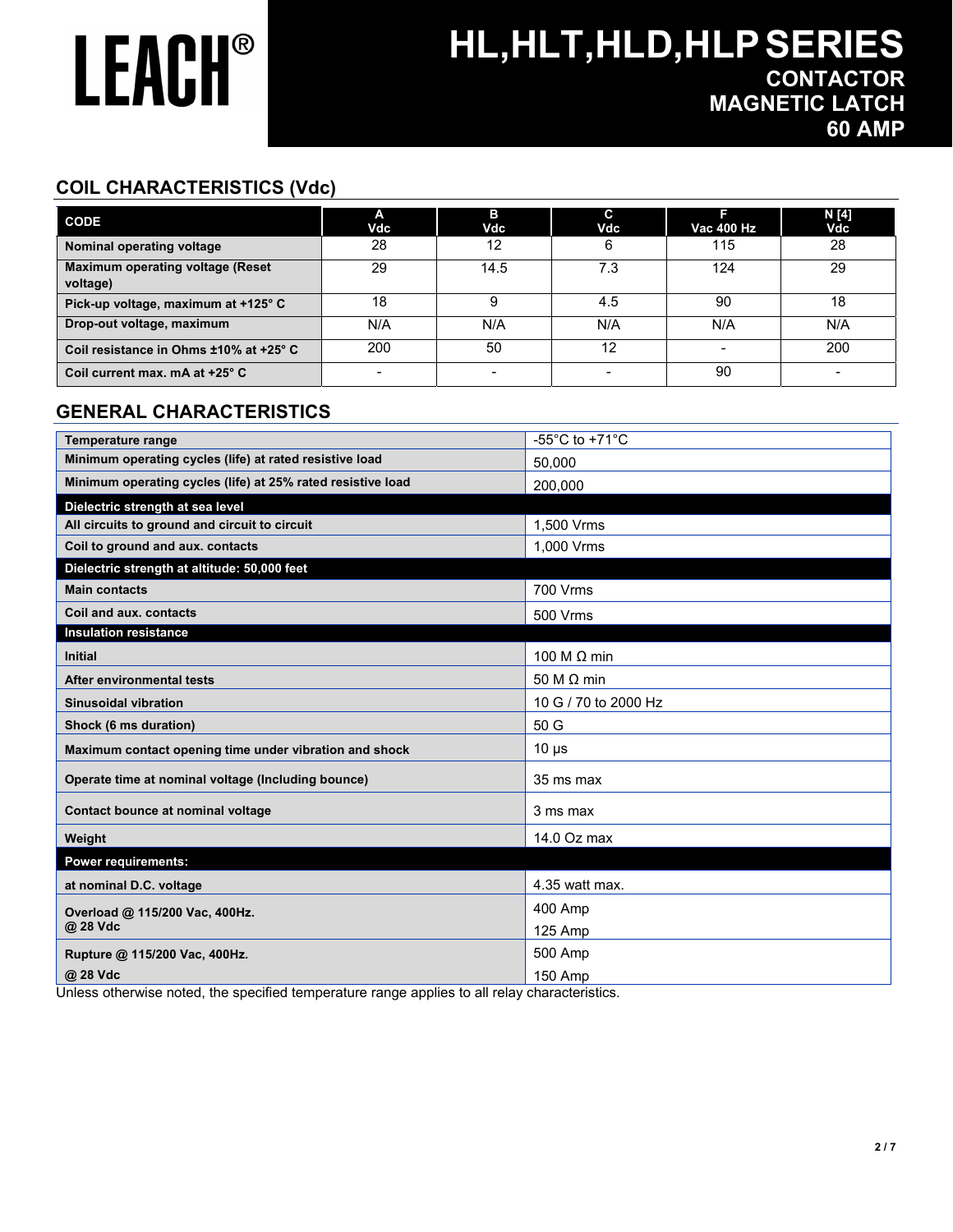## **HL,HLT,HLD,HLPSERIES CONTACTOR MAGNETIC LATCH 60 AMP**

#### **CONFIGURATION STYLES**

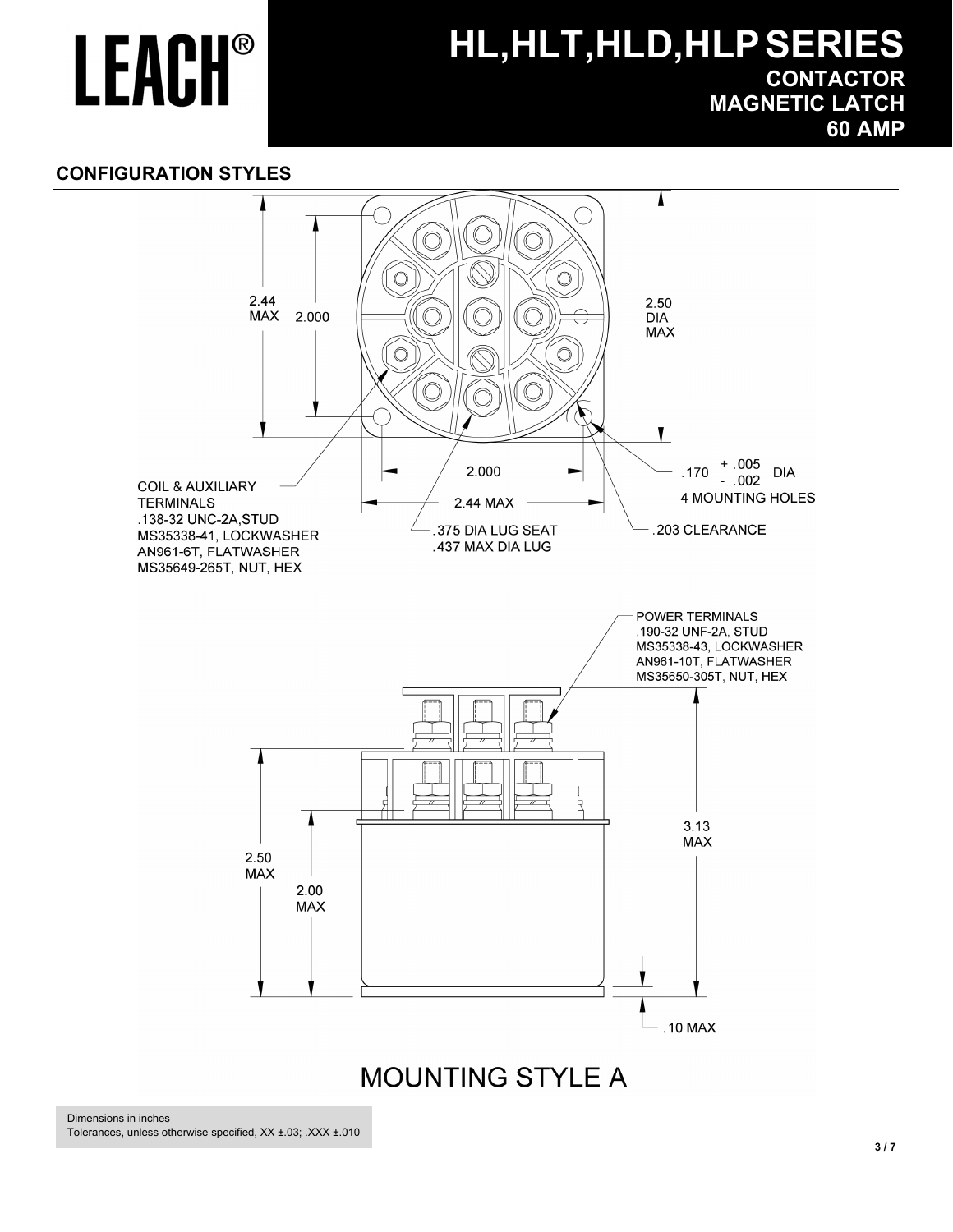## **HL,HLT,HLD,HLPSERIES CONTACTOR MAGNETIC LATCH 60 AMP**

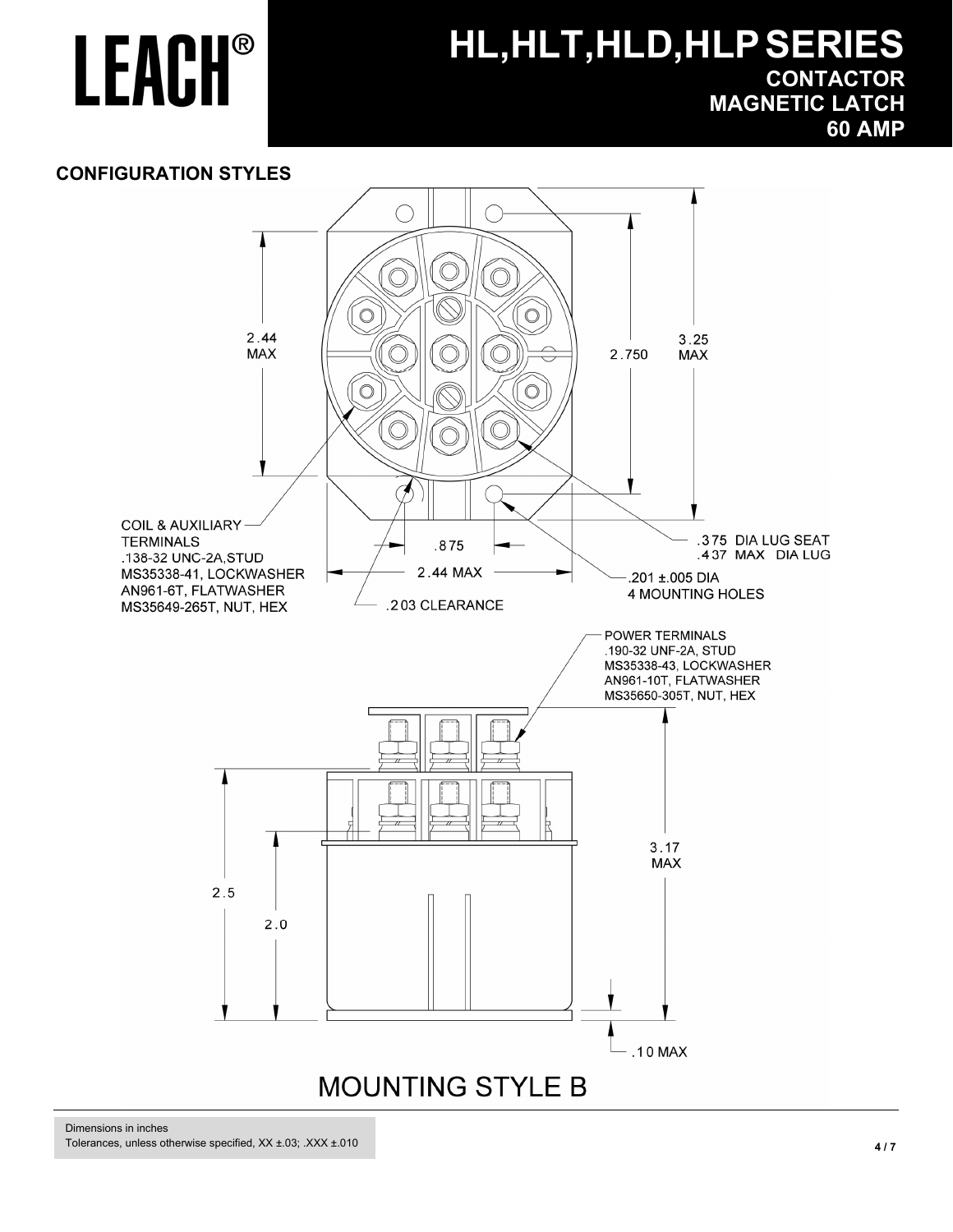## **HL,HLT,HLD,HLPSERIES CONTACTOR MAGNETIC LATCH 60 AMP**

### **CONFIGURATION STYLES**



### **MOUNTING STYLE C**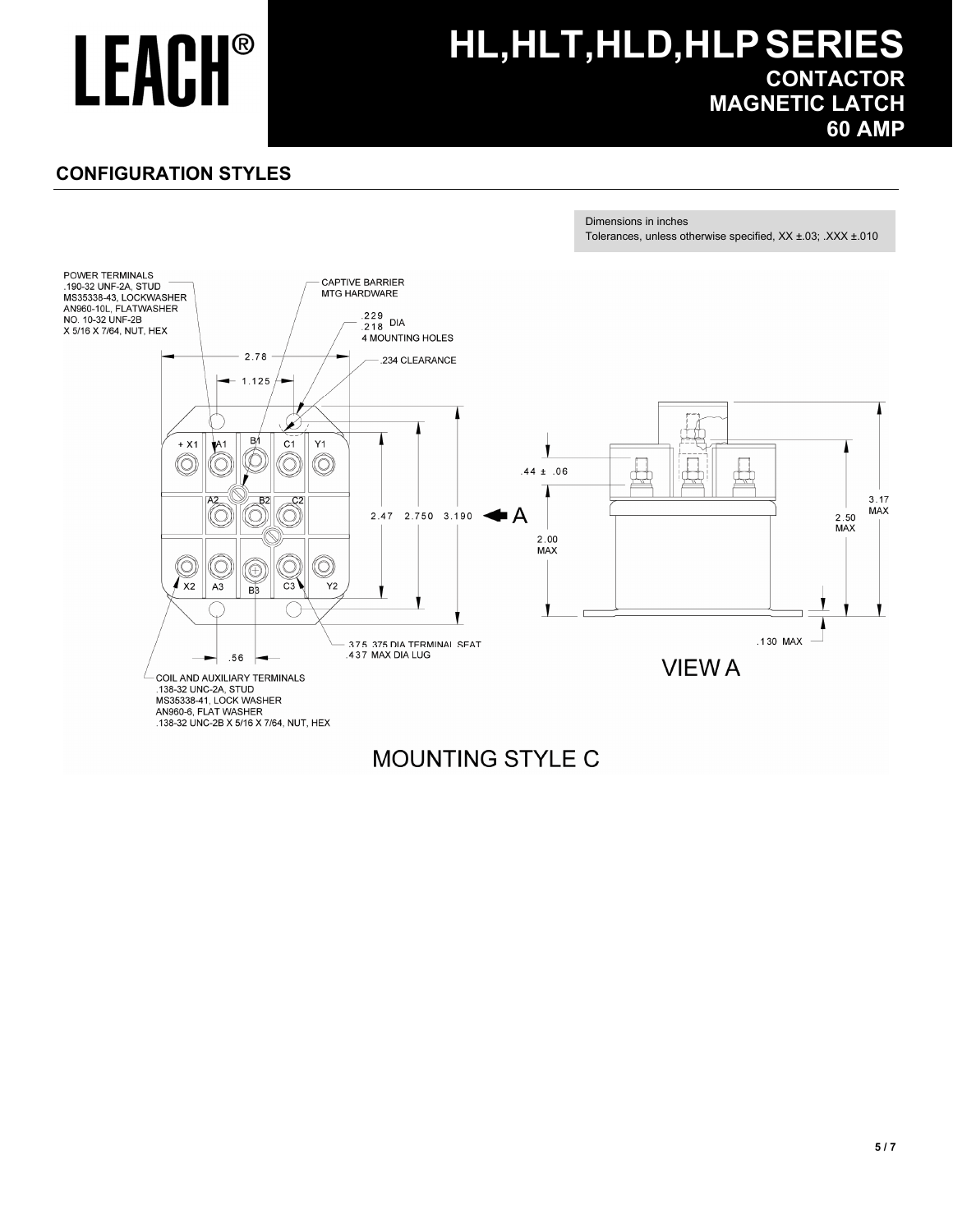## **HL,HLT,HLD,HLPSERIES CONTACTOR MAGNETIC LATCH 60 AMP**

#### **TERMINAL CONFIGURATION AND CIRCUIT DIAGRAMS**